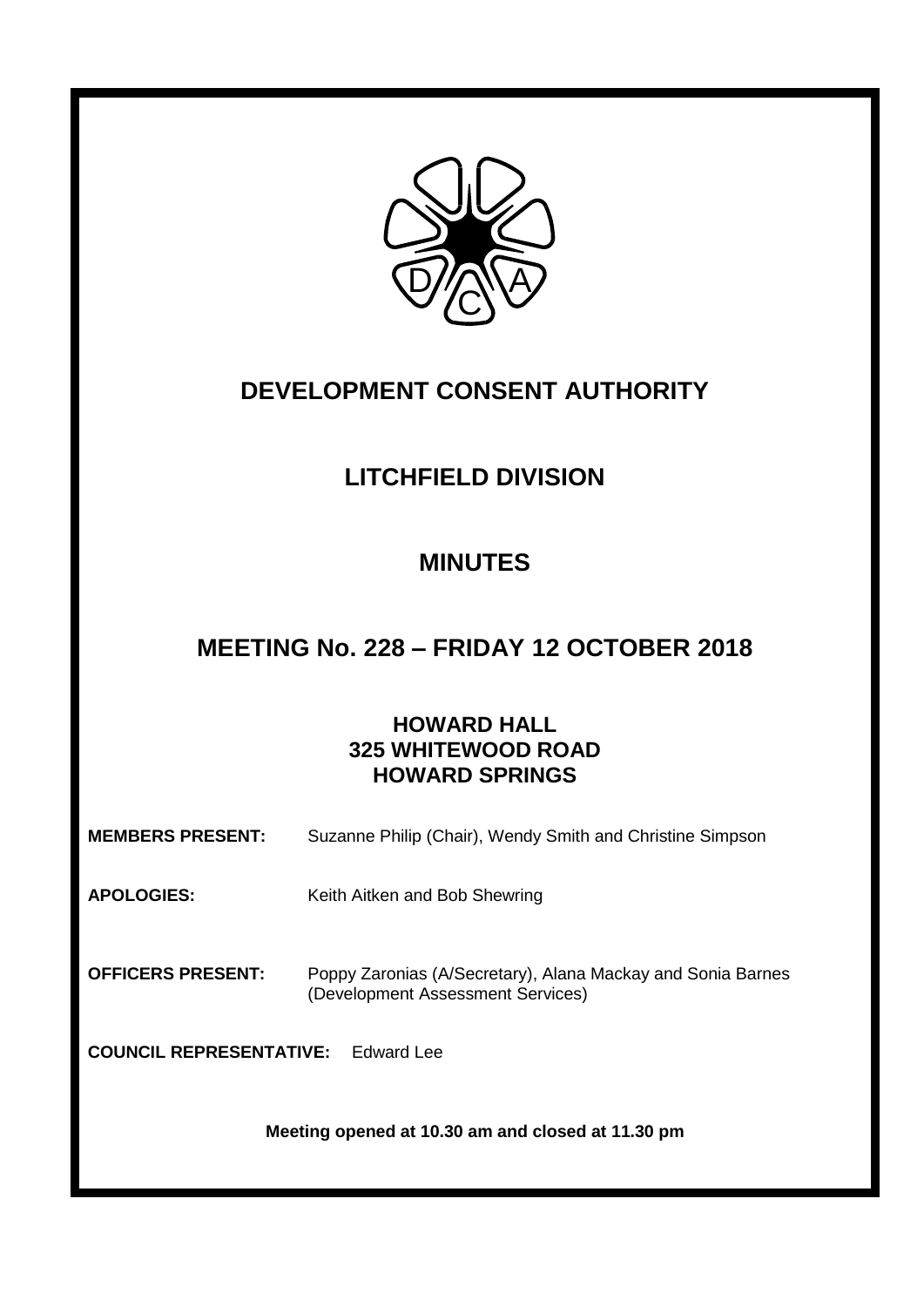**MINUTES RECORD THE EVIDENTIARY STAGE AND THE DELIBERATIVE STAGE SEPARATELY. THESE MINUTES RECORD THE DELIBERATIVE STAGE. THE TWO STAGES ARE GENERALLY HELD AT DIFFERENT TIME DURING THE MEETING AND INVITEES ARE PRESENT FOR THE EVIDENTIARY STAGE ONLY.**

### **ITEM 1 CARPORT ADDITION TO AN EXISTING SINGLE DWELLING WITH PA2018/0346 REDUCED SIDE BOUNDARY SETBACK SECTION 3038 (39) CURRAWONG DRIVE, HUNDRED OF BAGOT APPLICANT AB CONSULTING (NT) PTY LTD**

Ms Annette Joseland (AB Consulting NT Pty Ltd) attended.

Ms Joseland tabled pictures of the damaged shed.

**RESOLVED** That, the Development Consent Authority vary the requirements of Clause 7.3 **181/18** (Building Setbacks of Residential Buildings and Ancillary Structures) of the Northern Territory Planning Scheme, and pursuant to section 53(a) of the *Planning Act*, consent to the application to develop Section 3038 (39) Currawong Drive, Hundred of Bagot for the purpose of a carport addition to an existing single dwelling with a reduced side boundary setback, subject to the following conditions:

# **CONDITION PRECEDENT**

1. Prior to commencement of works, a schematic plan demonstrating the onsite collection of stormwater and its discharge into the Litchfield Council stormwater drainage system shall be submitted to and approved by Litchfield Council to the satisfaction of the consent authority. The plan shall include details of site levels and Council's stormwater drain connection point/s. The plan shall also indicate how stormwater will be collected on the site and connected underground to Council's system*.*

# **GENERAL CONDITIONS**

- 2. The works carried out under this permit shall be in accordance with the drawings numbered 2018/0346/01 and 2018/0346/04, endorsed as forming part of this permit.
- 3. The owner of the land must enter into agreements with the relevant authorities for the provision of drainage and electricity facilities to the development shown on the endorsed plan in accordance with the authorities' requirements and relevant legislation at the time.
- 4. Stormwater is to be collected and discharged into the drainage network to the technical standards of and at no cost to Litchfield Council, to the satisfaction of the consent authority.
- 5. Any developments on or adjacent to any easements on site shall be carried out to the requirements of the relevant service authority to the satisfaction of the consent authority.
- 6. Soil erosion control and dust control measures must be employed throughout the construction stage of the development to the satisfaction of the consent authority.

# **NOTES**

**Page 2 of 12 These minutes record persons in attendance at the meeting and the resolutions of the Development Consent Authority on applications before it. Reliance on these minutes should be limited to exclude uses of an evidentiary nature.**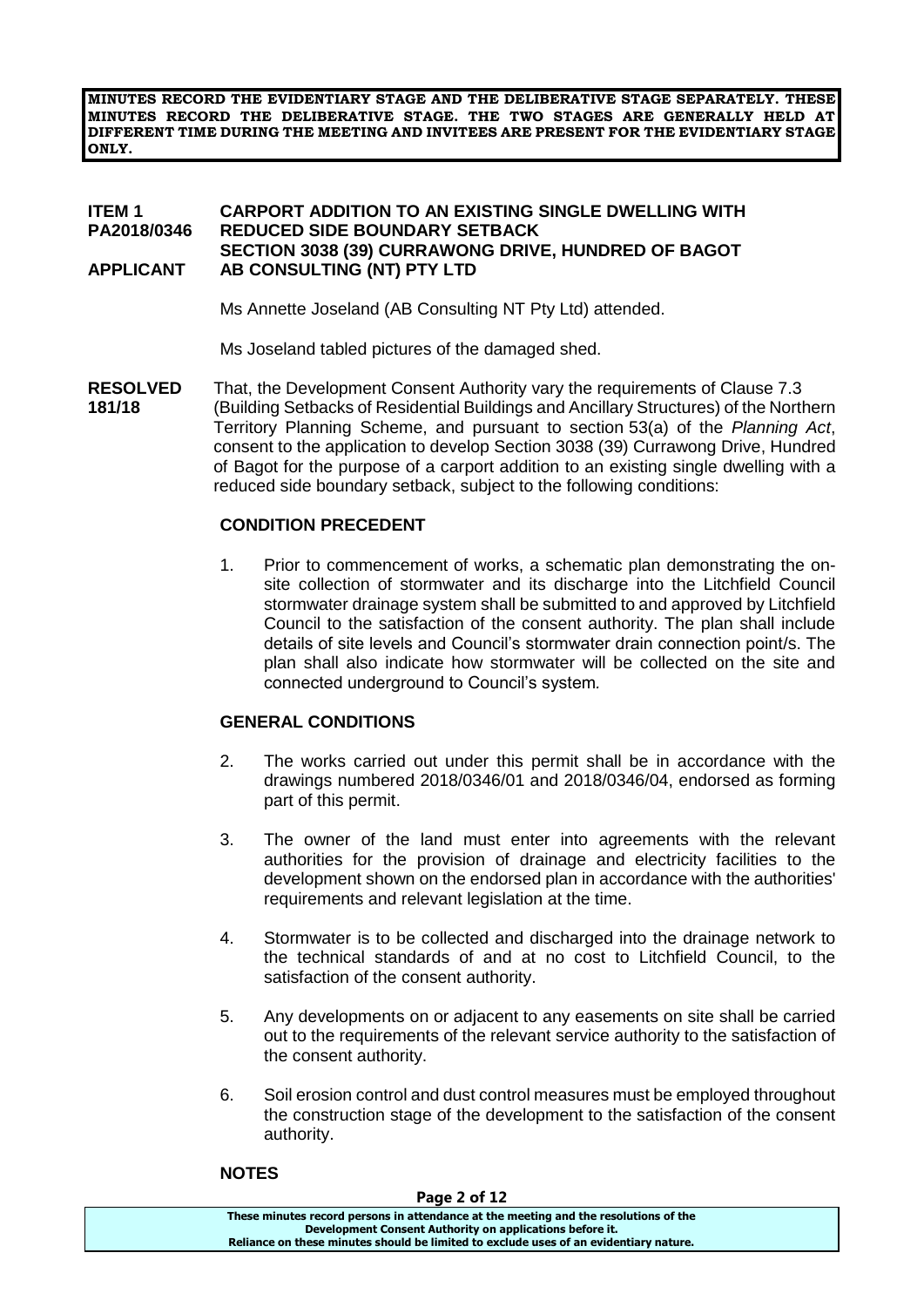- 1. Professional advice regarding implementation of soil erosion control and dust control measures to be employed throughout the construction phase of the development are available from the Department of Environment and Natural Resources.
- 2. The Northern Territory Environment Protection Authority advises that construction work should be conducted in accordance with the Authority's Noise Guidelines for Development Sites in the Northern Territory.

The guidelines specify that on-site construction activities are restricted to between 7am and 7pm Monday to Saturday and 9am to 6pm Sunday and Public Holidays. For construction activities outside these hours refer to the guidelines for further information.

# **REASON FOR THE DECISION**

1. Pursuant to section 51(a) of the *Planning Act,* the consent authority must take into account the planning scheme that applied to the land to which the application relates.

The proposal does not comply with Clause 7.3 (Building Setbacks of Residential Buildings and Ancillary Structures) of the Northern Territory Planning Scheme (the Scheme) as the open carport structure shed will be setback 2.9m from the boundary, where 5m is required.

In accordance with Clause 2.5 (Exercise of discretion by the consent authority) of the Scheme, the following reasons are considered to be sufficient special circumstances to justify the granting of a variation to Clause 7.3 (Building Setbacks of Residential Buildings and Ancillary Structures) of the Scheme:

- The property is constrained by a large drainage easement to the rear of the property which restricts any development in that area.
- The proposal seeks to replace a cyclone damaged structure using the existing concrete slab and the 2.9m setback as previously constructed by the previous owners in 1997.
- The adjoining neighbour supports the proposal.
- The open carport addition is setback 60m from the front boundary. It will not create undue overlooking of adjoining properties and will not be clearly visible from the street.
- The proposed addition would formalise the availability of parking onsite in line with the requirement of Clause 6.5.1 (Parking Requirements) of the Scheme.

The proposed open carport structure is not expected to detract from the existing residential amenity of the locality and is consistent with the purpose of Zone RL (Rural Living).

2. Pursuant to section 51(j) of the *Planning Act,* the consent authority must take into account suitability of the land on which the development will take place.

The land is currently developed with a single dwelling and is considered capable of supporting the proposed carport structure. Additionally, the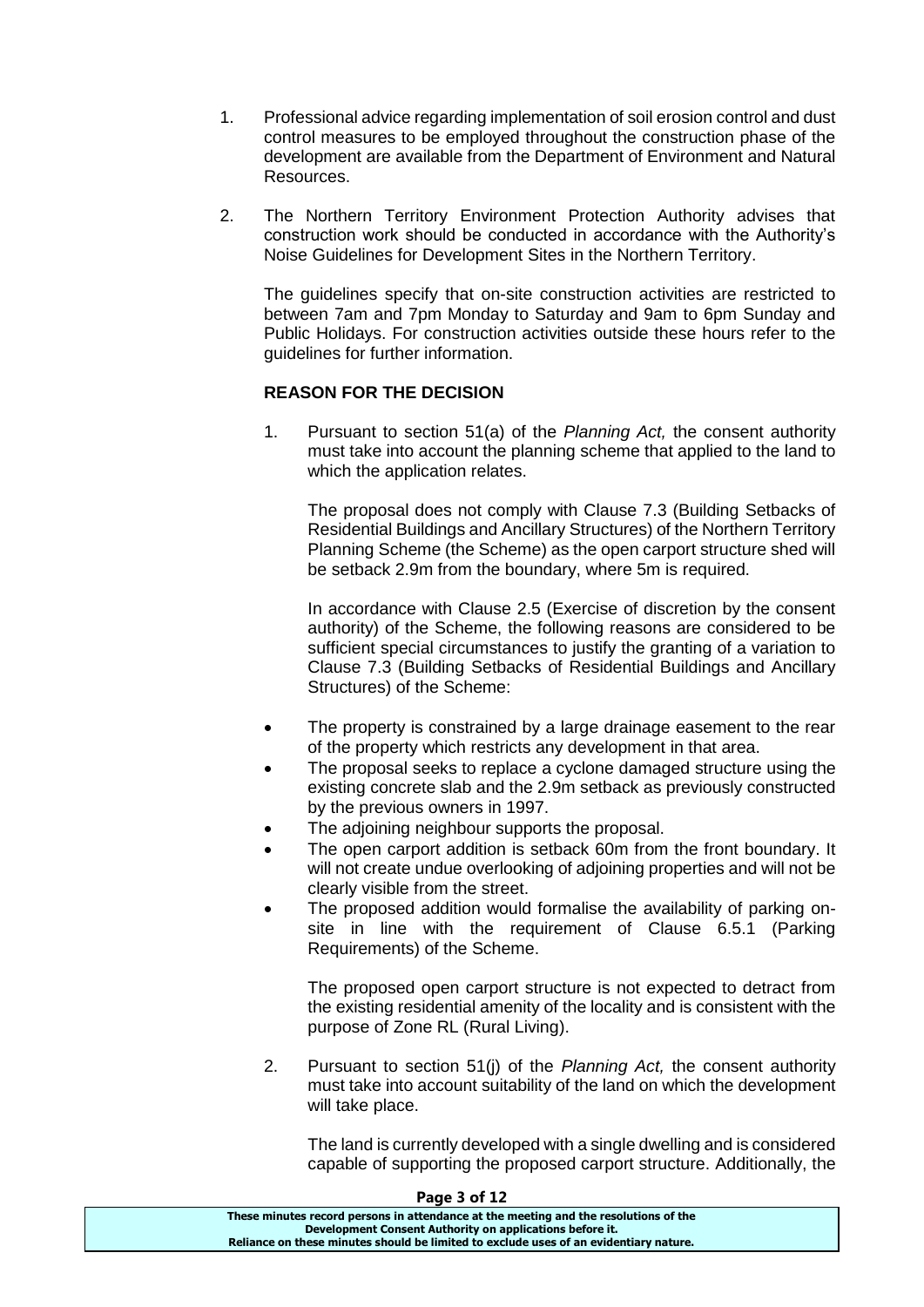Department of Environmental and Natural Resources did not raise any issues of concern in relation to land capability.

3. Pursuant to section 51(n) of the *Planning Act,* the consent authority must take into account the potential impact on the existing and future amenity of the area in which the land is situated.

The application proposes the replacement of a cyclone damaged carport structure in the same location and is unlikely to detract from the existing amenity of the area. The open carport structure will not create undue overlooking of adjoining properties and will not be clearly visible from the street.

The proposed open carport structure is not expected to detract from the amenity of the locality and is consistent with the purpose of Zone RL (Rural Living).

```
ACTION: Notice of Consent and Development Permit
```
# **ITEM 2 INTENSIVE ANIMAL HUSBANDRY (SEA CUCUMBER HATCHERY AND PA2018/0348 GROW-OUT FACILITY) SECTION 2413 (160) WILLIAM ROAD, HUNDRED OF CAVENAGH**

# **APPLICANT NORTHERN PLANNING CONSULTANTS PTY LTD**

Mr Brad Cunnington (Northern Planning Consultants Pty Ltd) and Mr Ian Fanning (Tasmanian Seafoods) attended.

A formal comment from the Environment Division, Department of Environment and Natural Resources, and a draft condition regarding an environmental management plan, was tabled by Development Assessment Services.

**RESOLVED** That, pursuant to section 53(a) of the *Planning Act*, the Development Consent **182/18** Authority consent to the application to develop Section 2413 (160) William Road, Hundred of Cavanagh for the purpose of intensive animal husbandry (sea cucumber hatchery and grow-out facility), subject to the following conditions:

# **CONDITIONS PRECEDENT**

- 1. Prior to the endorsement of plans and prior to the commencement of works, a schematic plan demonstrating the on-site collection of stormwater and its discharge into Litchfield Council's stormwater drainage system shall be submitted to and approved by Litchfield Council. The plan shall include details of site levels and CounciI's stormwater drainage connection point(s).
- 2. Prior to the endorsement of plans and prior to the commencement of works (including site preparation), a traffic impact assessment report is to be prepared by a suitably qualified traffic engineer with attention to the vehicular, pedestrian, cyclist and public transport issues and opportunities shall be submitted to and approved by Litchfield Council, provided that, if the Litchfield Council so agrees, a lesser document to the Council's specifications may satisfy this condition. The traffic impact assessment report is to also include swept paths for any vehicle Class TB2 or larger as defined in Austroads 94 entering and exiting the site.

| Page 4 or 12                                                                          |
|---------------------------------------------------------------------------------------|
| These minutes record persons in attendance at the meeting and the resolutions of the  |
| Development Consent Authority on applications before it.                              |
| Reliance on these minutes should be limited to exclude uses of an evidentiary nature. |
|                                                                                       |

#### **Page 4 of 12**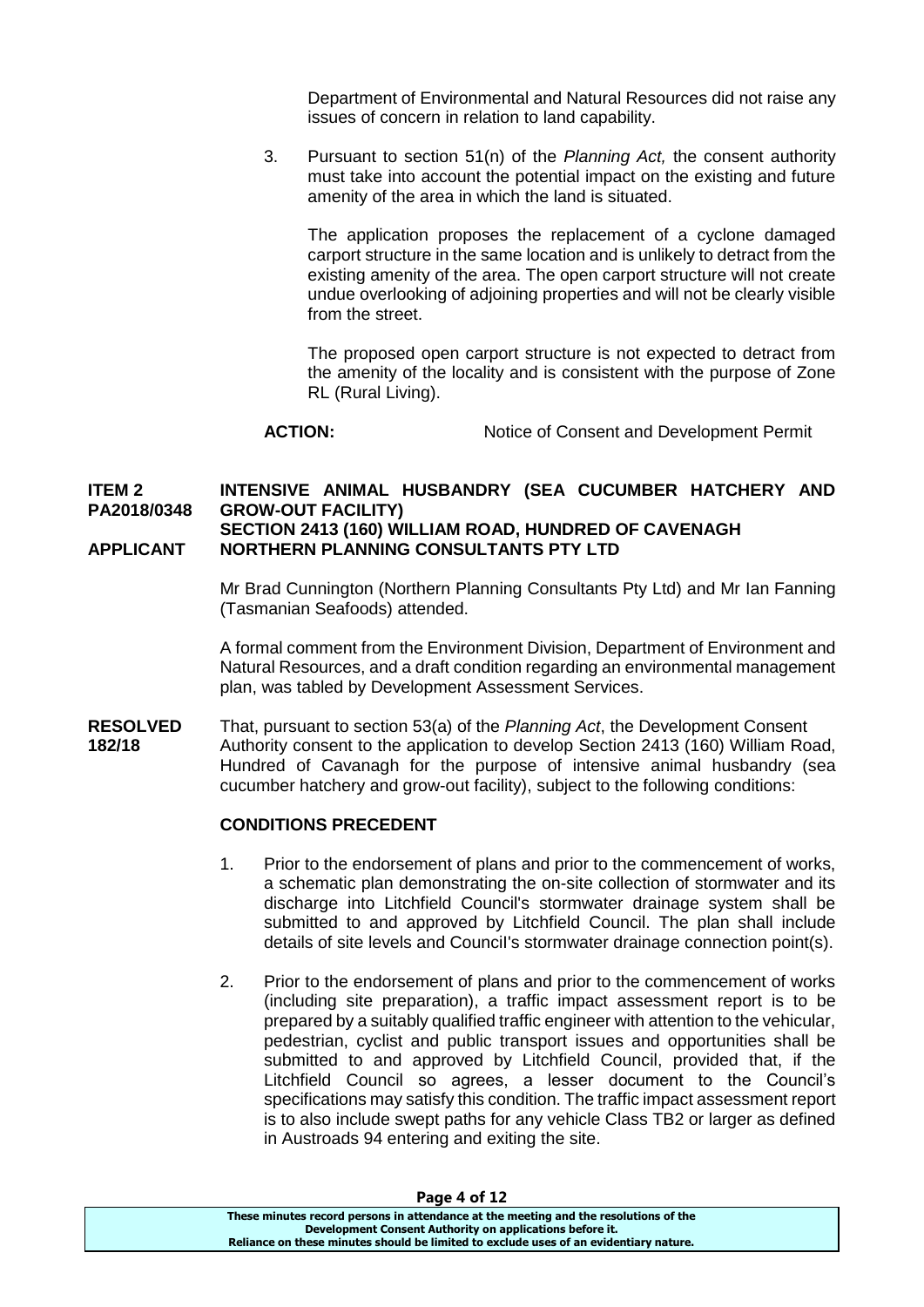The report, or similar lesser document, should identify any necessary upgrades to the surrounding street network as a result of the implications of the development to the requirements of Litchfield Council. The developer will be required to institute all required upgrade measures at no cost to Litchfield Council.

- 3. Prior to the commencement of works, an Erosion and Sediment Control Plan (ESCP) is to be submitted to and approved by the Consent Authority on the advice of the Department of Environment and Natural Resources. The ESCP must be developed by a Certified Professional in Erosion and Sediment Control and in accordance with the Key Principals of erosion and sediment control as specified in the IECA Best Practice Erosion and Sediment Control Guidelines 2008. The ESCP should detail methods and treatments for minimising erosion and sediment loss from the site during the construction phase and that all disturbed soil surfaces must be satisfactorily stabilised against erosion at completion of works. Information regarding erosion and sediment control and ESCP content is available at [www.austieca.com.au](http://www.austieca.com.au/) and the NTP website: [https://nt.gov.au/environment/soil-land-vegetation.](https://nt.gov.au/environment/soil-land-vegetation) The ESCP should be emailed for assessment to: [DevelopmentAssessment.DENR@nt.gov.au](mailto:DevelopmentAssessment.DENR@nt.gov.au)
- 4. Prior to the commencement of use a Traffic Management Plan for the construction phase of the development shall be submitted to and approved by Litchfield Council. The plan must address traffic control and haulage routes proposed for the development.
- 5. Before the use starts, an operational environmental management plan for the management and operation of the use must be prepared to the requirements of an independent suitably qualified professional to the satisfaction of the Director Infrastructure and Operations, Litchfield Council. When approved, the plan will be endorsed and will then form part of the permit. The use must at all times be conducted in accordance with the endorsed plan. The environmental management plan must include:
	- (i) overall environmental objectives for the operation of the use and techniques for their achievement;
	- (ii) procedures to ensure that no significant adverse environmental impacts occur as a result of the use;
	- (iii) proposed monitoring systems:
	- (iv) identification of possible risks of operational failure and response measures to be implemented;
	- (v) day to day management requirements for the use, including waste management.

# **GENERAL CONDITIONS**

- 6. The works carried out under this permit shall be in accordance with the drawings endorsed as forming part of this permit. The use and/or development as shown on the endorsed plans must not be altered without the further consent of the consent authority. The development must proceed in the order of stages as shown on the endorsed plan unless otherwise agreed in writing by the consent authority.
- 7. Stormwater is to be collected and discharged into the drainage network to the technical standards of and at no cost to Litchfield Council.

#### **Page 5 of 12**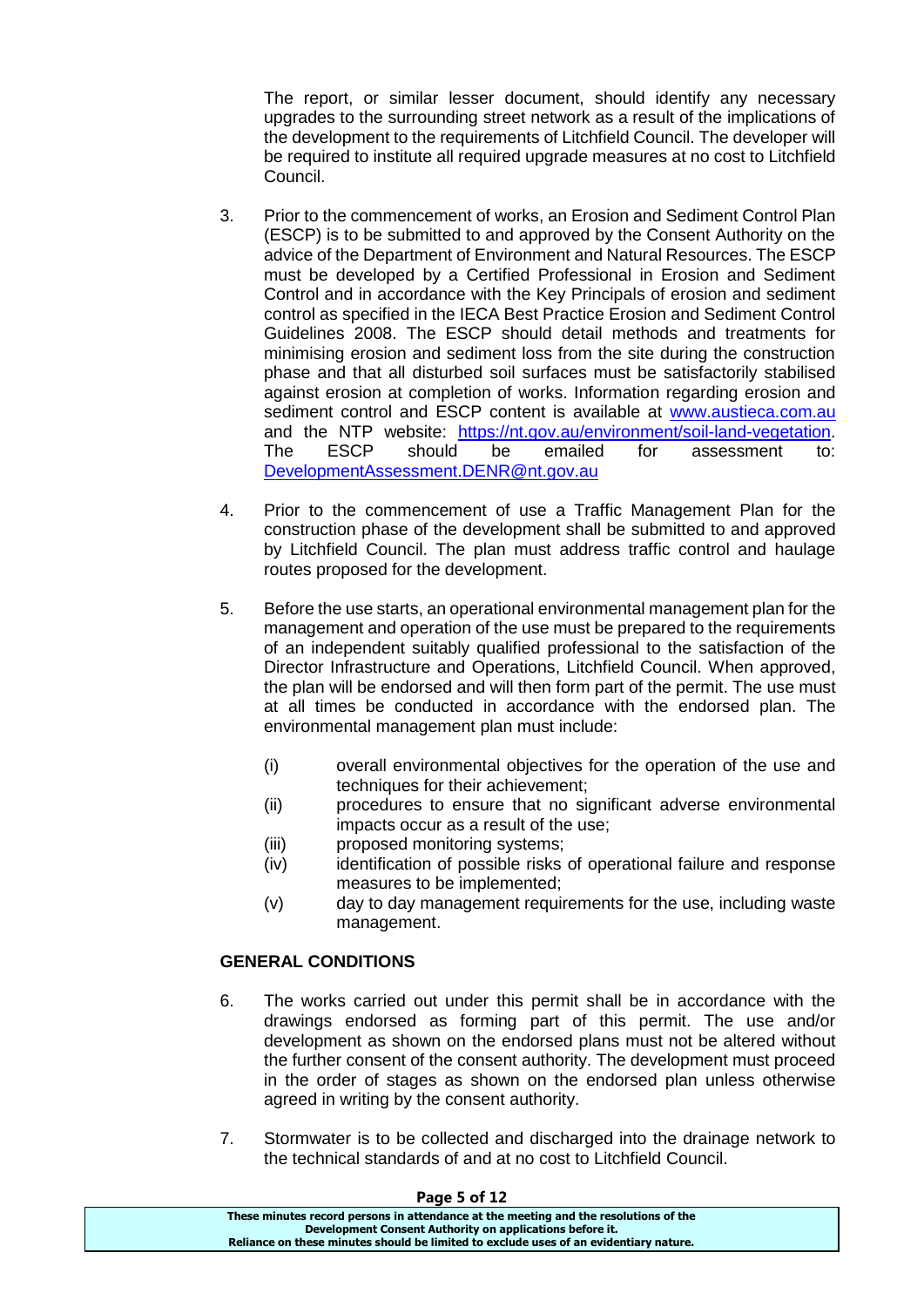- 8. All works relating to this permit are to be undertaken in accordance with the approved Erosion and Sediment Control Plan (ESCP) to the requirements of the Consent Authority on the advice of the Department of Environment and Natural Resources.
- 9. Any developments on or adjacent to any easements on site in favour of Litchfield Council shall be carried out to the requirements of Litchfield Council.
- 10. The kerb crossovers and driveways to the site approved by this permit are to meet the technical standards of Litchfield Council.
- 11. The use and development must be managed so that the amenity of the area is not detrimentally affected, through the:
- (i) transport of materials, goods or commodities to or from the land
- (ii) appearance of any building, works or materials
- (iii) emission of noise, artificial light, vibration, smell, fumes, smoke, vapour, steam, soot, ash, dust, waste water, waste products, grit or oil
- (iv) presence of vermin
- 12. A construction and operation biting insect management plan to be prepared which outlines the measures to be taken to minimise mosquito breeding on the farm and personal measures that staff would take to ensure they're not impacted by biting insects. The Plan should be prepared with reference to the Guidelines for Preventing Mosquito Breeding Sites associated with Aquaculture Developments in the NT prepared by Medical Entomology Centre for Disease Control, Department of Health.

# **NOTES:**

- 1. Any new on-site wastewater system to be installed must be carried out by a qualified licensed Self-Certifying Plumber and must comply with the NT Code of Practice for Small On-site Sewage and Sullage Treatment Systems and the Disposal or Reuse of Sewage Effluent (The Code).
- 2. The Northern Territory Environment Protection Authority has advised that the proponent must comply with its General Environment Duty provided by section 12 of the *Waste Management and Pollution Control Act*.
- 3. The Northern Territory Environment Protection Authority has advised that construction work should be conducted in accordance with the Authority's Noise Guidelines for Development Sites in the Northern Territory. The guidelines specify that on-site construction activities are restricted to between 7am and 7pm Monday to Saturday and 9am to 6pm Sunday and Public Holidays. For construction activities outside these hours refer to the guidelines for further information.
- 4. There are statutory obligations under the *Weeds Management Act* to take all practical measures to manage weeds on the property. For advice on weed management please contact the Department of Environment and Natural Resources.
- 5. This permit will expire if one of the following circumstances applies:

| Page 6 of 12                                                                          |  |
|---------------------------------------------------------------------------------------|--|
| These minutes record persons in attendance at the meeting and the resolutions of the  |  |
| Development Consent Authority on applications before it.                              |  |
| Reliance on these minutes should be limited to exclude uses of an evidentiary nature. |  |
|                                                                                       |  |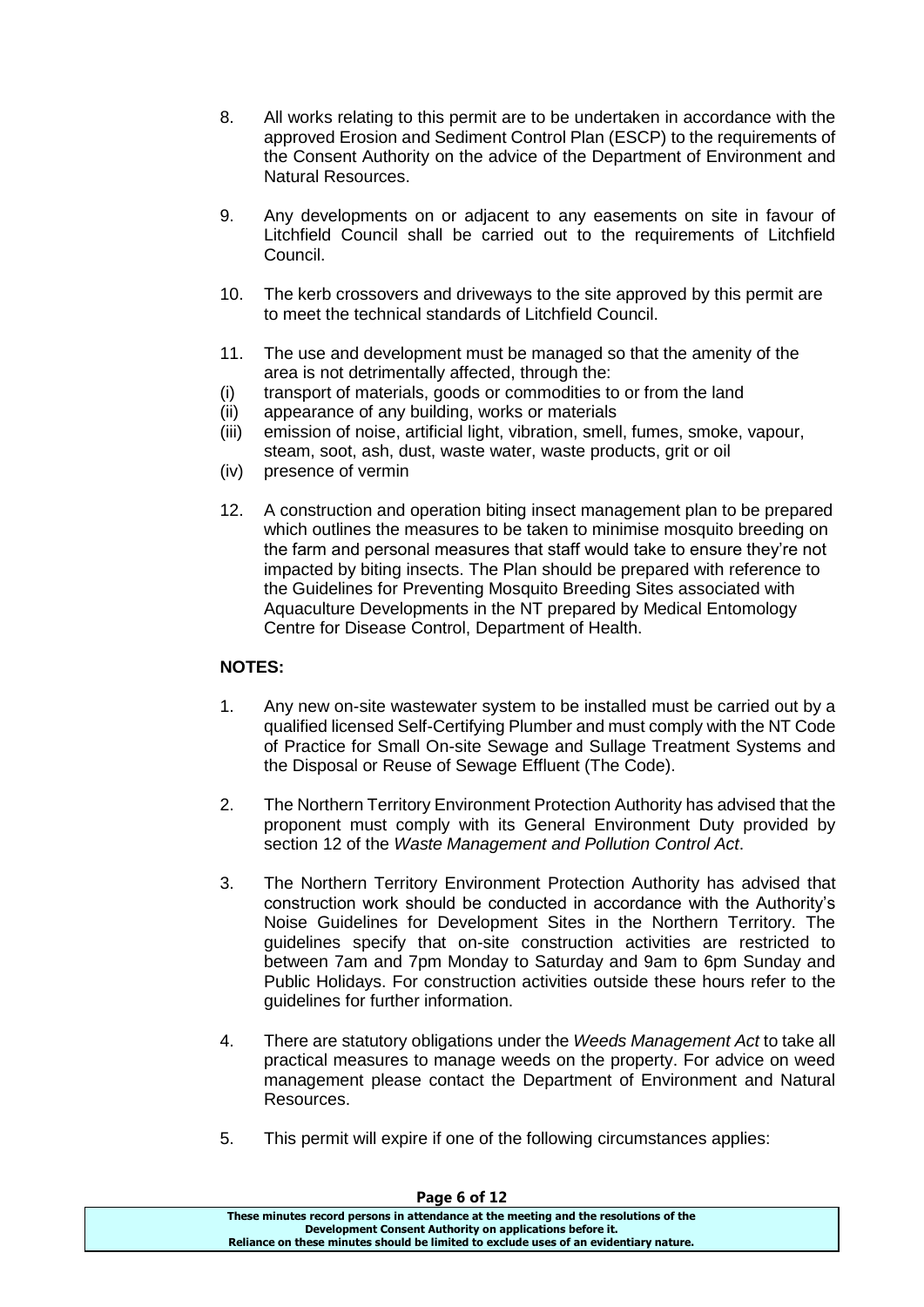- the development and use is/are not started within two years of the date of this permit; or
- the development is not completed within four years of the date of this permit.

The consent authority may extend the periods referred to if a request is made in writing before the permit expires.

# **REASONS FOR THE DECISION**

1. Pursuant to section 51(a) of the *Planning Act,* the consent authority must take into consideration the planning scheme that applies to the land to which the application relates.

The application has been assessed against the relevant clauses of the Northern Territory Planning Scheme (the Scheme). There are no noncompliances with the Scheme.

The relevant construction and operation plans will be prepared to manage erosion and sediment control. A water monitoring program will be instituted to ensure water quality in the receiving environment is maintained. Water licenses are in place for both surface water and groundwater extraction. The preparation of an environmental management plan is a condition precedent on the development permit.

2. Pursuant to section 51(j) of the *Planning Act*, the consent authority must take into consideration the capability of the land to which the proposed development relates to support the proposed development and the effect of the development on the land and on other land, the physical characteristics of which may be affected by the development.

The site has been previously developed for a prawn and fish farm and the accompanying Statement of Effect has assessed the site as being suitable for the proposed use. The operation will be undertaken on land that has been cleared. Further, it is stated that during construction and operation of the facility, a robust water monitoring regime will be in place to allow early detection and management of any emerging water quality issues.

3. Pursuant to section 51(n) of the *Planning Act*, the consent authority must take into consideration the potential impact on the existing and future amenity of the area in which the land is situated.

The applicant has included a risk assessment prepared by an environmental consultant. Potential risks include discharge of animal effluent and residue into the river system, sedimentation as a result of poor erosion and sediment controls, creation of dust and noise during the construction phase, contamination of land and groundwater through poor waste, fuel and materials handling, management and storage. The risk assessment recommends mitigation to reduce the likelihood and consequence of the risks. Conditions will be included on the permit to include the recommended risk mitigation measures. In conjunction with ongoing water monitoring and adherence to licence requirements it is considered that impacts will be minimised to an acceptable level and not result in reduced amenity.

**ACTION:** Notice of Consent and Development Permit

| These minutes record persons in attendance at the meeting and the resolutions of the  |
|---------------------------------------------------------------------------------------|
| Development Consent Authority on applications before it.                              |
| Reliance on these minutes should be limited to exclude uses of an evidentiary nature. |

**Page 7 of 12**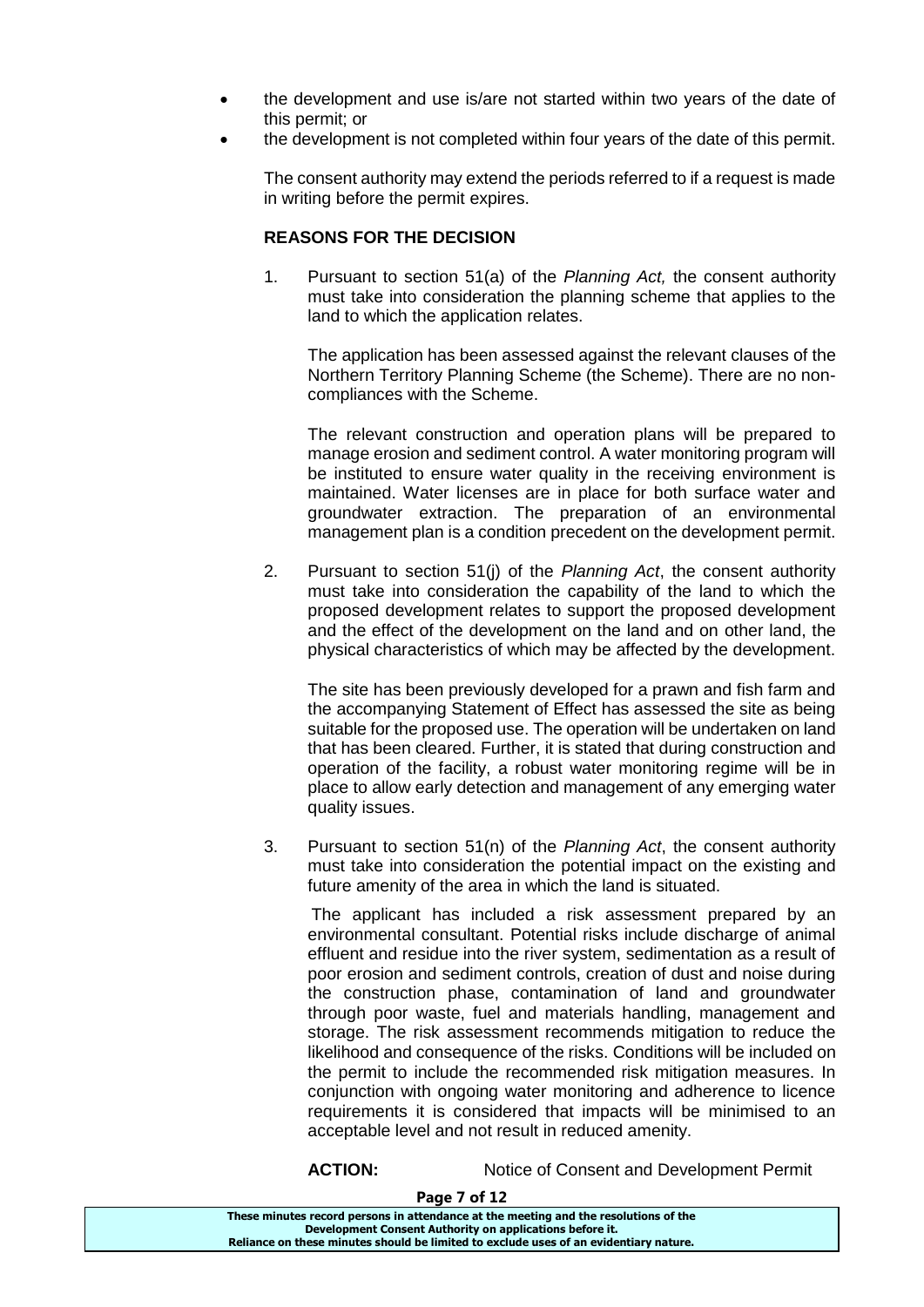#### **ITEM 3 REZONE SUBJECT LAND FROM R (RURAL) TO RL (RURAL LIVING) AND A PA2018/0232 SUBDIVISION TO CREATE 3 LOTS SECTION 4331 (100) MULGARA ROAD, HUNDRED OF STRANGWAYS APPLICANT NORTHERN PLANNING CONSULTANTS PTY LTD**

Mr Brad Cunnington (Northern Planning Consultants Pty Ltd) and Mr George Danicic (Lunacic Construction) attended.

Mr Cunnington tabled a letter from Mr Graeme Owen, VPS Land Assessment and Planning, responding to the advice from the Department of Environment and Natural Resources on the land suitability assessment.

**RESOLVED** That, pursuant to section 30P(3) of the *Planning Act*, the consent authority defer **183/18** consideration of the amendment proposal to rezone Lot 4331 (100) Mulgara Road, Hundred of Strangways, from Zone R (Rural) to Zone RL (Rural Living) and subdivision to create three lots, to require the applicant to provide additional information that the authority considers necessary to enable it to make a preliminary decision.

### **REASONS FOR DECISION**

1. Pursuant to sections 30P(2)(a) of the *Planning Act,* the consent authority must take into account any planning scheme that applies to the land to which the application relates.

The application was assessed against the requirements of Clause 5.19 (Zone RL - Rural Living), Clause 11.1.1 (Minimum Lot Sizes and Requirements), Clause 11.4.1 (Site Characteristics in Subdivisions of Rural and Unzoned Land for Lots of 1ha or Greater), Clause 11.4.2 (Infrastructure in Subdivisions of Rural and Unzoned Land) and Clause 11.4.3 (Lot Size and Configuration in Subdivision of Rural and Unzoned Land) of the Northern Territory Planning Scheme (the Scheme). The consent authority was unable to determine that the requirements of the clauses had been satisfied due to contradictory information before it regarding the land suitability assessment.

Particular reference was made to the purpose of the Clause 11.4.1, which is to ensure that subdivisions of rural and unzoned land respond to the physical characteristics of the land. Sub-clause 5 of Clause 11.4.1 states that the consent authority must not consent to a subdivision unless the relevant government agencies, local government and service authorities provide formal comment to the consent authority in relation to the land suitability assessment and stormwater management plan and the possibility of storm tide flooding, riverine flooding and localised stormwater flooding of the identified 1ha of land. The broad meaning of the sub-clause had been satisfied in that formal comment was made by the Litchfield Council and the Department of Environment and Natural Resources (DENR). However, the formal comment from the DENR contended the findings of the report and suggested that insufficient evidence was provided in the land suitability assessment to confirm with a high level of confidence that at least 1ha of land unconstrained by drainage is present on all proposed lots and that access to one or more of the lots may be

| Page o or 12                                                                          |  |
|---------------------------------------------------------------------------------------|--|
| These minutes record persons in attendance at the meeting and the resolutions of the  |  |
| Development Consent Authority on applications before it.                              |  |
| Reliance on these minutes should be limited to exclude uses of an evidentiary nature. |  |

**Page 8 of 12**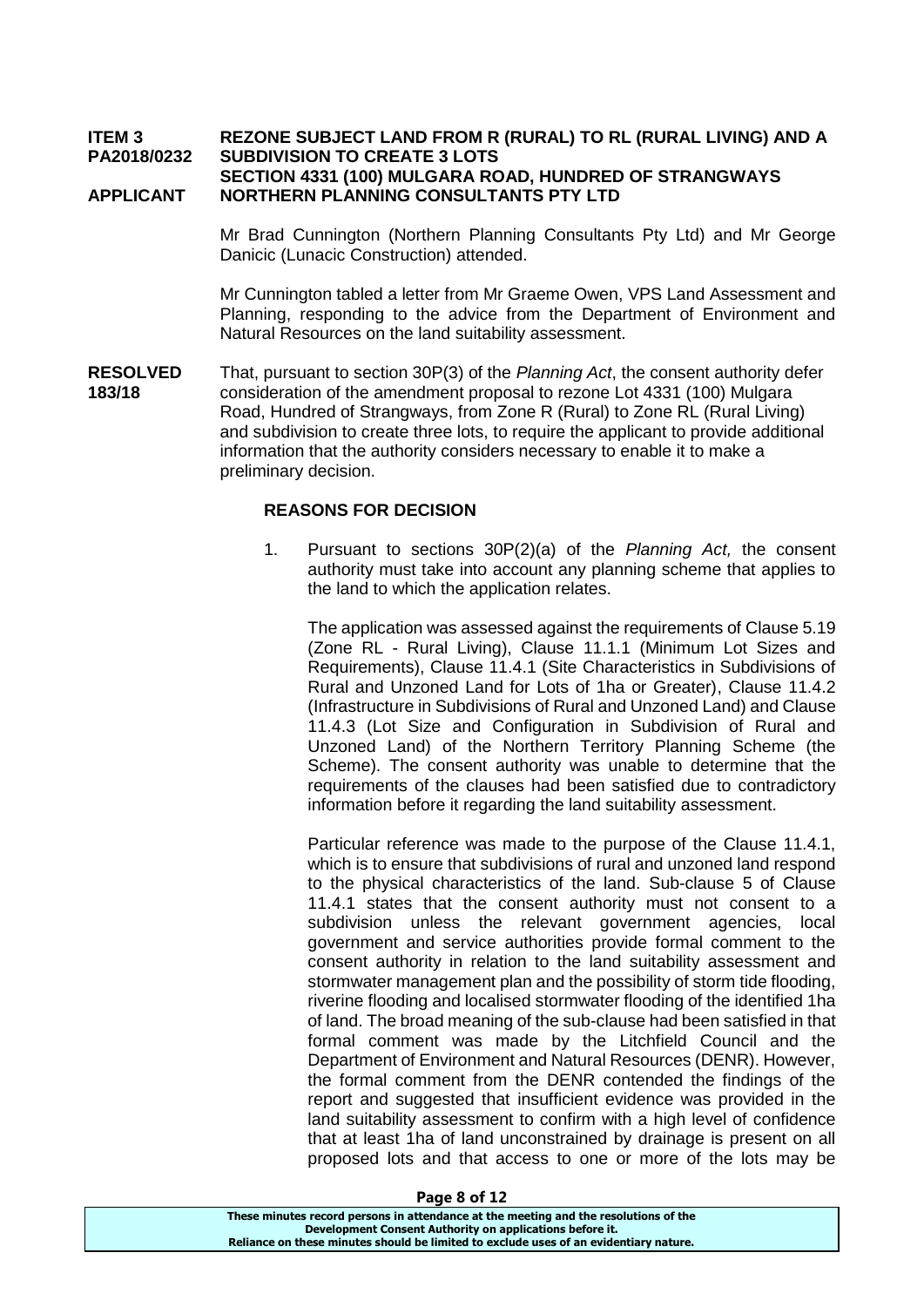impaired. The DENR indicated that an assessment during the wet season during typical rainfall periods would be necessary to verify the extent of land constrained by drainage.

The applicant tabled a letter from Mr Graeme Owen, VPS Land Assessment and Planning, responding to the formal comment from the DENR on the land suitability assessment.

To allow the consent authority to form its own opinion on the evidence to support sub-clause 5 of Clause 11.4.1 and to assess compliance with the relevant clauses of the Scheme, it decided to defer the application. The decision was made to allow adequate consideration of the information tabled by the applicant at the DCA meeting and to request additional information from the applicant to confirm the presence of 1ha of unconstrained land on each proposed lot and that access to the lots is similarly unconstrained.

**ACTION:** Notice of Deferral

### **ITEM 4 EXCAVATION AND FILL (STOCKPILE) PA2018/0335 SECTION 5402 (25) GERALD ROAD, HUNDRED OF STRANGWAYS APPLICANT GEORGE THEODORAKOPOULOS**

Mr George Theodorakopoulos attended.

A letter from the Environment Division, Department of Environment and Natural Resources, providing comment on the development application was tabled by Development Assessment Services.

**RESOLVED** That, pursuant to section 53(a) of the *Planning Act*, the Development Consent **184/18** Authority consent to the application to develop Section 5402 (25) Gerald Road Hundred of Strangways for the purpose of excavation and fill (stockpile), subject to the following conditions:

# **CONDITIONS PRECEDENT**

- 1. Prior to the endorsement of plans, commencement of any further works and within three months of the date of this permit, an Erosion and Sediment Control Plan (ESCP) is to be submitted to and approved by the Consent Authority on the advice of the Department of Environment and Natural Resources. The ESCP must be developed by a Certified Professional in Erosion and Sediment Control and in accordance with the Key Principals of erosion and sediment control as specified in the IECA Best Practice Erosion and Sediment Control Guidelines 2008. The ESCP should detail methods and treatments for minimising erosion and sediment loss from the site during the construction phase and that all disturbed soil surfaces must be satisfactorily stabilised against erosion at completion of works. Information regarding erosion and sediment control and ESCP content is available at [www.austieca.com.au](http://www.austieca.com.au/) and the NTP website: [https://nt.gov.au/environment/soil-land-vegetation.](https://nt.gov.au/environment/soil-land-vegetation) The ESCP should be emailed for assessment to: [DevelopmentAssessment.DENR@nt.gov.au](mailto:DevelopmentAssessment.DENR@nt.gov.au)
- 2. Prior to the endorsement of plans, commencement of any further works and within three months of the date of this permit, a schematic plan demonstrating the on-site collection of stormwater and its discharge into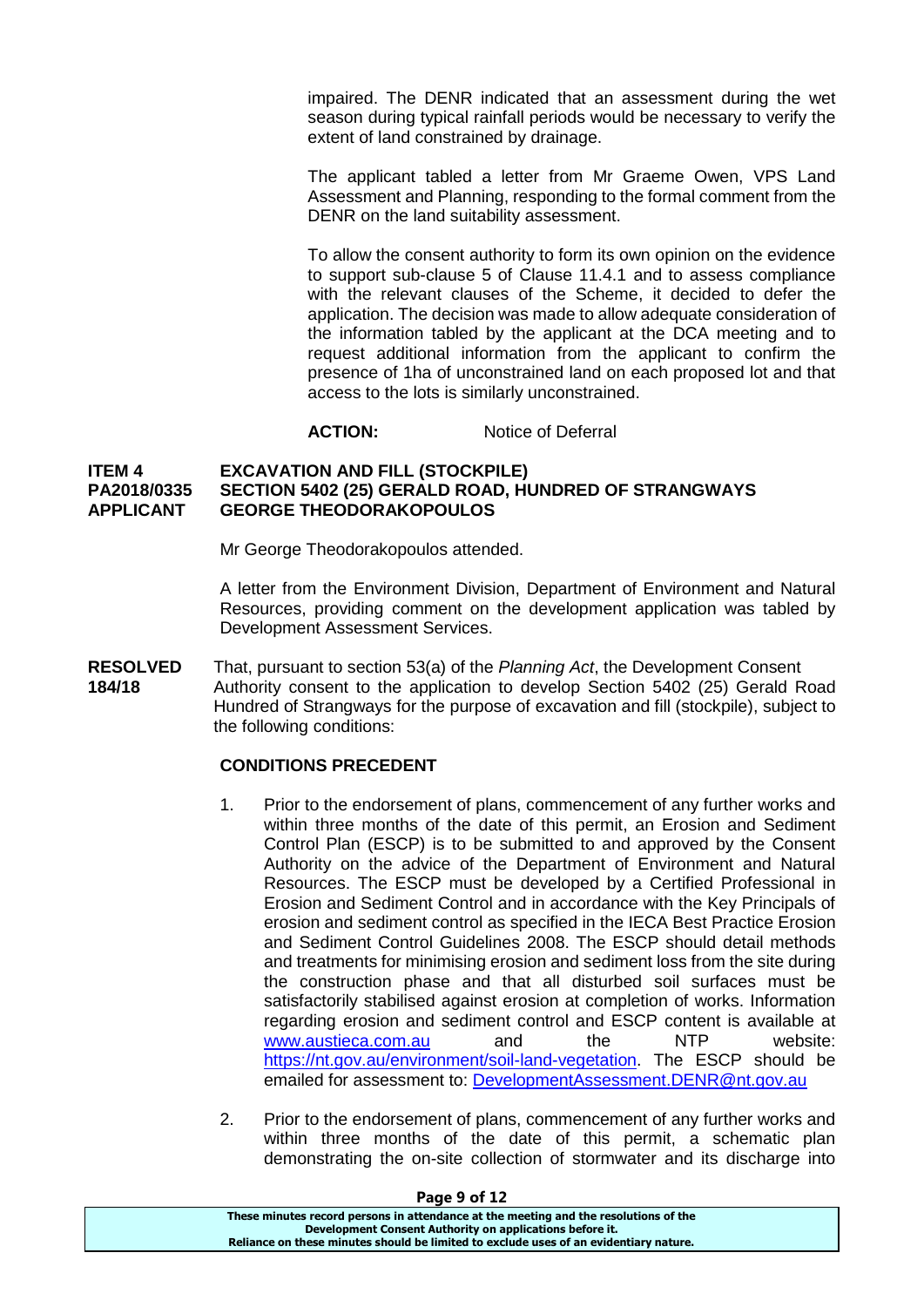Litchfield Council's stormwater drainage system shall be submitted to and approved by Litchfield Council, to the satisfaction of the consent authority. The plan shall include details of site levels and Council's stormwater drain connection point/s. The plan shall also indicate how stormwater will be collected on the site and connected underground to Council's system*.*

# **GENERAL CONDITIONS**

- 3. The works carried out under this permit shall be in accordance with the drawings endorsed as forming part of this permit.
- 4. Any developments on or adjacent to any easements on site shall be carried out to the requirements of the relevant service authority to the satisfaction of the consent authority.
- 5. Stormwater is to be collected and discharged into the drainage network to the technical standards of and at no cost to Litchfield Council, to the satisfaction of the consent authority.
- 6. No polluted and/or sediment laden run-off is to be discharged directly or indirectly into Litchfield Council drains or to any watercourse.
- 7. All works relating to this permit are to be undertaken in accordance with the approved Erosion and Sediment Control Plan to the requirements of the Consent Authority on the advice of the Department of Environment and Natural Resources.
- 8. Dust control measures must be employed throughout the construction stage of the development to the requirements of the Northern Territory Environment Protection Authority, to the satisfaction of the consent authority.
- 9. The use and development must be managed so that the amenity of the area is not detrimentally affected, through the:
- (a) transport of materials, goods or commodities to or from the land
- (b) appearance of any building, works or materials
- (c) emission of noise, artificial light, vibration, smell, fumes, smoke, vapour, steam, soot, ash, dust, waste water, waste products, grit, oil or
- (d) presence of vermin.

# **NOTES:**

- 1. The Northern Territory Environment Protection Authority advised that construction work should be conducted in accordance with the Authority's Noise Guidelines for Development Sites in the Northern Territory. The guidelines specify that on-site construction activities are restricted to between 7am and 7pm Monday to Saturday and 9am to 6pm Sunday and Public Holidays. For construction activities outside these hours refer to the guidelines for further information.
- 2. There are statutory obligations under the *Weeds Management Act* to take all practical measures to manage weeds on the property. For advice on weed management please contact the Department of Environment and Natural Resources.

#### **Page 10 of 12**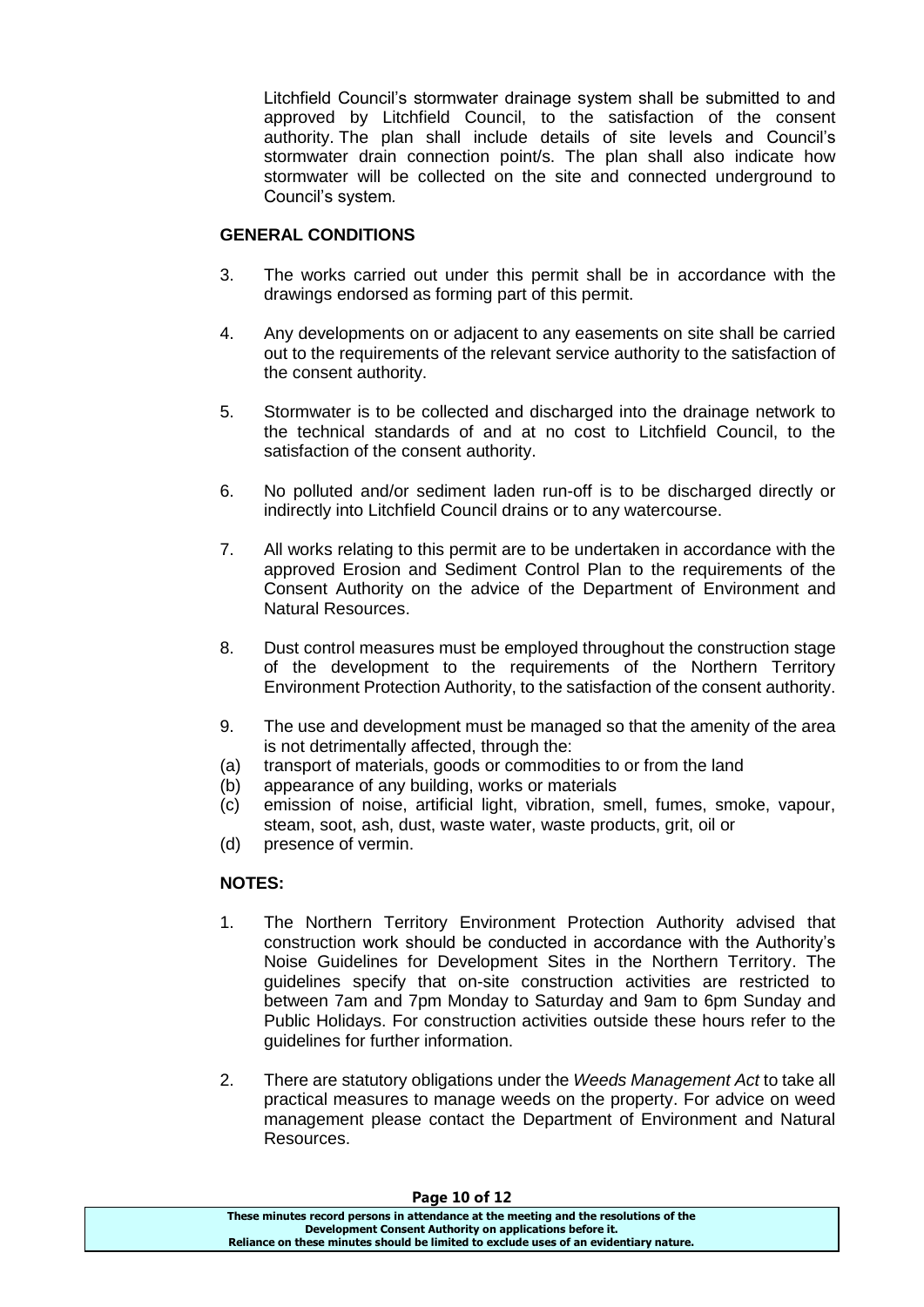# **REASONS FOR THE DECISION**

1. Pursuant to section 51(a) of the *Planning Act*, the consent authority must take into account any planning scheme that applies to the land to which the application relates.

The application was assessed against the requirements of Clause 6.16 (Excavation and Fill) of the Northern Territory Planning Scheme (the Scheme). To ensure compliance with Clause 6.16, condition precedents have been included in the development permit requiring the preparation and submission of an Erosion and Sediment Control Plan and a Stormwater Management Plan. The plans are to be prepared and approved in accordance with the requirements of the relevant authority and to the satisfaction of the consent authority, prior to any further works commencing on site and prior to the endorsement of plans.

Due to the retrospective nature of the application, a timeframe of three months has been given to achieve clearance of the conditions precedent prior to the onset of the 2018/19 wet season and to ensure timely compliance with the relevant requirements of the Scheme, Litchfield Council and the Department of Environment and Natural Resources.

2. Pursuant to Section 51(e) of the *Planning Act*, the consent authority must take into consideration any public submissions made under section 49, and any evidence or information received under section 50, in relation to the development application.

One submission was received and raised concerns relating to dust, weeds, changes to drainage along the boundary of the site causing an increase in water inundation.

The imposition of the condition precedents and the implementation of an approved Erosion and Sediment Control Plan and a Stormwater Management Plan will identify and address the concerns raised by the submitter.

3. Pursuant to Section 51(n) of the *Planning Act*, the consent authority must take into consideration the potential impact on the existing and future amenity of the area in which the land is situated.

The service authorities did not raise any issues with respect to the capacity of the land to support the proposed fill and therefore the land is considered capable of supporting the proposed use.

The implementation of approved erosion and sediment control measures and appropriate stormwater management and drainage measures are considered appropriate to mitigate the impacts on existing and adjoining land.

**ACTION:** Notice of Consent and Determination Permit